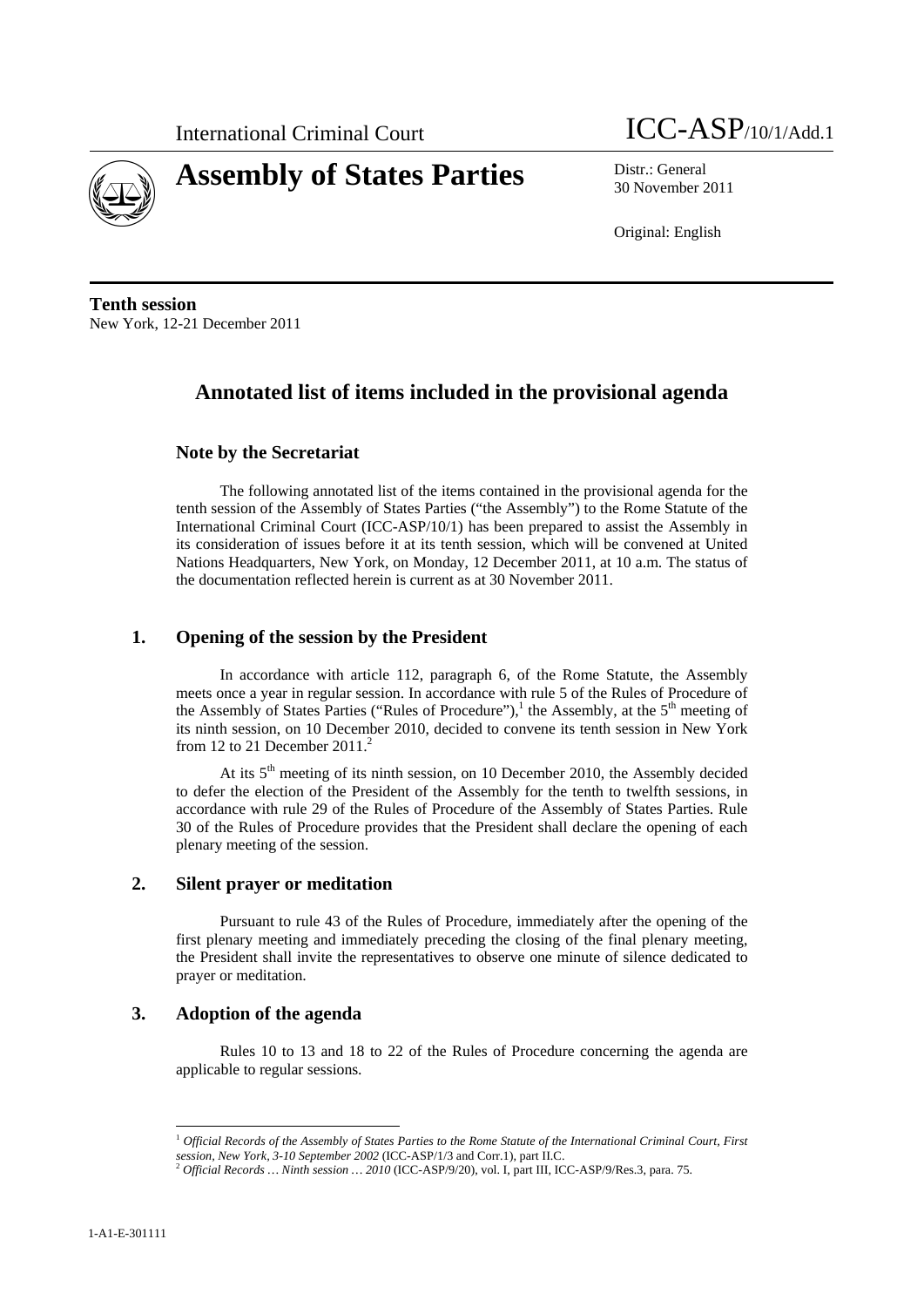In accordance with rules 10 and 11 of the Rules of Procedure, the provisional agenda for the tenth session was issued on 1 February 2011. In accordance with rule 19 of the Rules of Procedure, the agenda shall be submitted to the Assembly for approval as soon as possible after the opening of the session.

#### *Documentation*

Provisional agenda (ICC-ASP/10/1)

## **4. States in arrears**

According to article 112, paragraph 8, of the Rome Statute, "A State Party which is in arrears in the payment of its financial contributions towards the costs of the Court shall have no vote in the Assembly and in the Bureau if the amount of its arrears equals or exceeds the amount of the contributions due from it for the preceding two full years."

At its fourth session, the Assembly took note of the report of the Bureau on the arrears of States Parties<sup>3</sup> and the recommendations therein and invited the Bureau to report back to the fifth session of the Assembly on the status of arrears, including on suggestions, if necessary, of measures to promote the timely, full and unconditional payment of assessed contributions and advances towards the costs of the Court. Furthermore, the Assembly decided that requests for exemption under article 112, paragraph 8, of the Rome Statute, should be submitted by States Parties to the Secretariat of the Assembly at least one month before the session of the Committee on Budget and Finance ("the Committee"), so as to facilitate the Committee's review of the requests and that the Committee should advise the Assembly before the Assembly decided on any requests for exemption under article 112, paragraph 8, of the Rome Statute.<sup>4</sup>

At its fifth session, the Assembly renewed the appeal to States Parties in arrears to settle their accounts with the Court as soon as possible. In this connection, the Assembly adopted resolution ICC-ASP/5/Res.3 containing recommendations setting out a specific procedure for requesting exemptions from the loss of voting rights<sup>5</sup> and decided that the Bureau should review on a regular basis the status of payments received throughout the financial year of the Court and consider additional measures to promote payments by States Parties, as appropriate.<sup>6</sup>

At its ninth session the Assembly emphasized the importance of endowing the Court with the necessary financial resources, and urged all States Parties to the Rome Statute to transfer their assessed contributions in full and by the deadline for contributions or, in the event of pre-existing arrears, immediately, in accordance with article 115 of the Statute, rule 105.1 of the Financial Regulations and Rules, and other relevant decisions taken by the Assembly. The Assembly also called upon States, international organizations, individuals, corporations and other entities to contribute voluntarily to the Court; and decided that the Bureau should continue to monitor the status of payments received throughout the financial year of the Court, consider additional measures to promote payments by States Parties and continue to engage in dialogue with States Parties in arrears.7

#### *Documentation*

Report of the Bureau on the arrears of States Parties (ICC-ASP/10/34)

 $3$  ICC-ASP/4/14.

<sup>&</sup>lt;sup>4</sup> Official Records … Fourth session … 2005 (ICC-ASP/4/32), part III, ICC-ASP/4/Res.4, paras. 40, 43 and 44. <sup>5</sup> Official Records … Fifth session … 2006 (ICC-ASP/5/32), part III, ICC-ASP/5/Res.3, annex III.

Ibid., para. 42.

<sup>7</sup> *Official Records … Ninth session … 2010* ICC-ASP/9/20), Vol. I, part III, ICC-ASP/9/Res.3, paras. 66-68.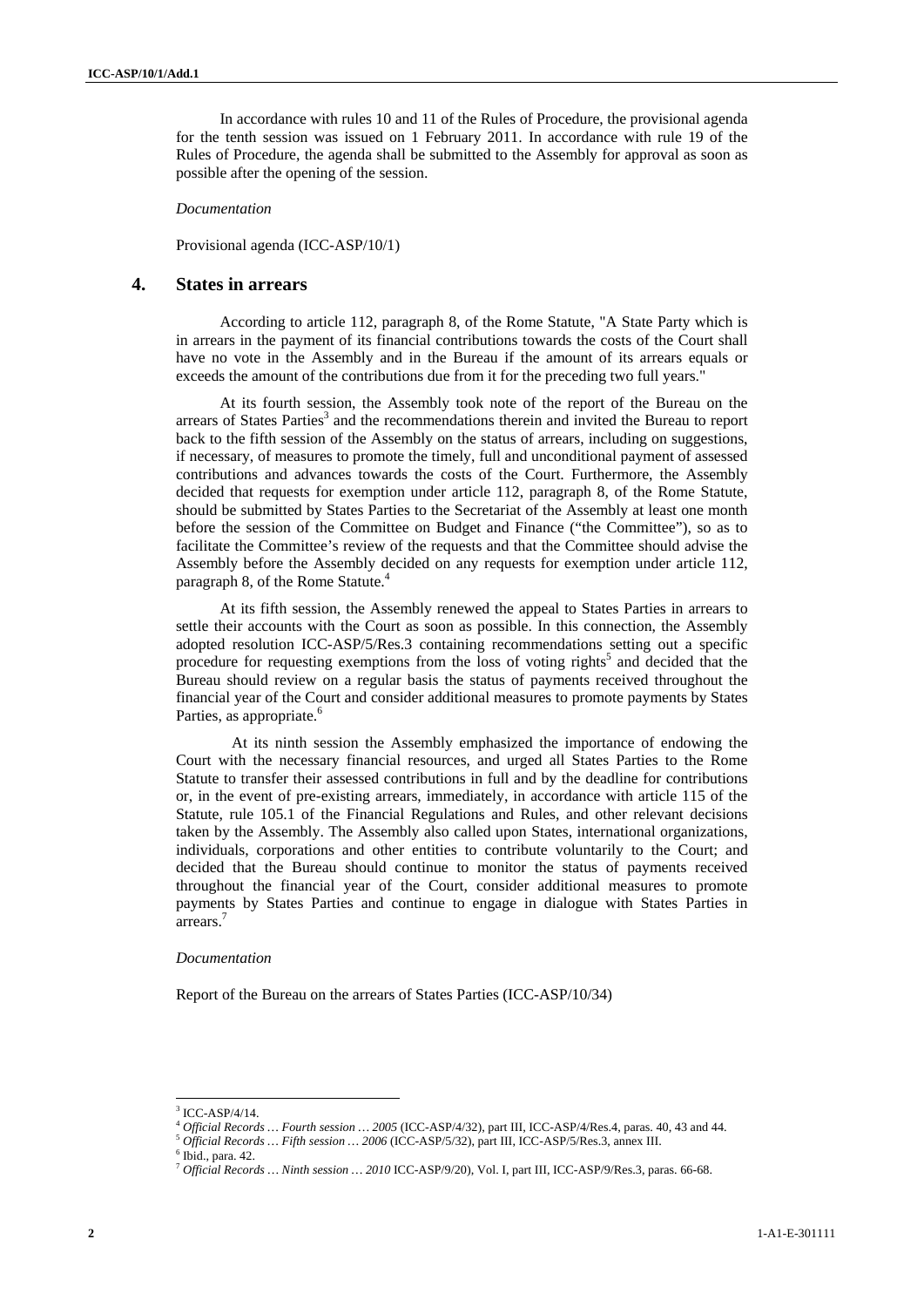## **5. Credentials of representatives of States at the tenth session**

#### **(a) Appointment of the Credentials Committee**

Rule 25 of the Rules of Procedure of the Assembly of States Parties, provides that a Credentials Committee shall be appointed at the beginning of each session. It shall consist of representatives of nine States Parties, which shall be appointed by the Assembly on the proposal of the President.

#### **(b) Report of the Credentials Committee**

Representation and credentials are regulated by rules 23 to 28 of the Rules of Procedure. In accordance with rule 24, the credentials of representatives of States Parties and the names of alternates and advisers shall be submitted to the Secretariat if possible not later than 24 hours after the opening of the session. The credentials shall be issued by the Head of State or Government or by the Minister for Foreign Affairs or by a person authorized by either of them.

Under rule 25, a Credentials Committee, consisting of representatives of nine States Parties to be appointed at the beginning of each session by the Assembly on the proposal of the President, shall examine the credentials of representatives of States Parties and report to the Assembly without delay.

### **6. Organization of work**

The Assembly will consider and adopt a programme of work at the beginning of the session on the basis of a proposal by the Bureau.

### **7. General debate**

*No documentation* 

### **8. Report on the activities of the Bureau**

In accordance with article 112, paragraph 2(c), of the Rome Statute, the Assembly shall consider the reports and activities of the Bureau and take appropriate action in that regard.

#### *Documentation*

Report of the Bureau on complementarity (ICC-ASP/10/24)

Report of the Bureau on the Plan of action for achieving universality and full implementation of the Rome Statute of the International Criminal Court (ICC-ASP/10/25)

Report of the Bureau on the Independent Oversight Mechanism (ICC-ASP/10/27)

Report of the Bureau on cooperation (ICC-ASP/10/28)

Report of the Bureau on the strategic planning process of the International Criminal Court (ICC-ASP/10/29)

Report of the Bureau on the Study Group on Governance (ICC-ASP/10/30)

Report of the Bureau on victims and affected communities and Trust Fund for Victims (ICC-ASP/10/31)

Report of the Bureau on the arrears of States Parties (ICC-ASP/10/34)

Report of the Bureau on equitable geographical representation and gender balance in the recruitment of staff of the International Criminal Court (ICC-ASP/10/35)

Report of the Bureau on the establishment of an Advisory Committee on nominations of judges of the International Criminal Court (ICC-ASP/10/36)

Report of the Bureau on potential Assembly procedures relating to non-cooperation (ICC-ASP/10/37)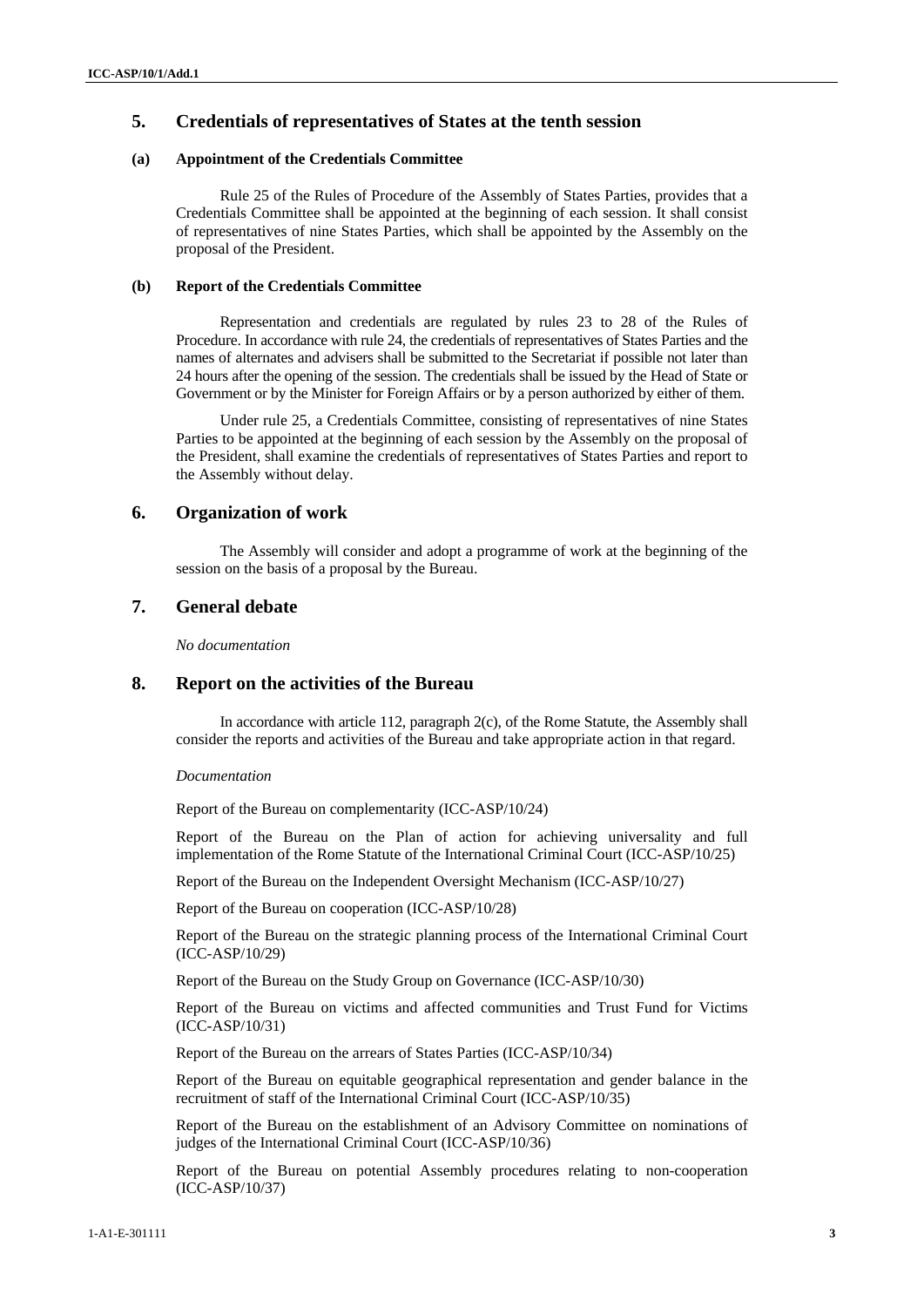## **9. Report on the activities of the Court**

Under article 112, paragraph 2(b), of the Rome Statute, the Assembly shall provide management oversight to the Presidency, the Prosecutor and the Registrar regarding the administration of the Court. In accordance with article 112, paragraph 5, of the Rome Statute, the President of the Court, the Prosecutor and the Registrar or their representatives may participate in meetings of the Assembly. As provided in rule 34 of the Rules of Procedure, they may make oral or written statements and provide information on any question under consideration. Accordingly, the President of the Court will present a report on the activities of the Court since the previous session of the Assembly.

#### *Documentation*

Report on the activities of the Court (ICC-ASP/10/39)

## **10. Report of the Board of Directors of the Trust Fund for Victims**

By its resolution ICC-ASP/1/Res.6, $8$  the Assembly established a Trust Fund for the benefit of victims of crimes within the jurisdiction of the Court, and of the families of such victims, as well as a Board of Directors of the Trust Fund for the benefit of victims.

In accordance with paragraph 11 of resolution ICC-ASP/1/Res.6, the Board shall report annually to the Assembly on the activities and projects of the Fund and on all offered voluntary contributions, regardless of whether they were accepted or refused.

#### *Documentation*

Report to the Assembly of States Parties on the activities and projects of the Board of Directors of the Trust Fund for Victims for the period 1 July 2010 to 30 June 2011 (ICC-ASP/10/14)

### **11. Election of the President of the Assembly of States Parties for the tenth to twelfth sessions**

In accordance with rule 29 of the Rules of Procedure of the Assembly of States Parties, unless the Assembly decides otherwise, the Assembly shall elect a President at the last regular session prior to the end of the term of office of the President. The President so elected shall assume his or her functions only at the beginning of the session for which he or she is elected and shall hold office until the end of his or her term.

At the  $5<sup>th</sup>$  meeting of its ninth session, on 10 December 2010, the Assembly decided to defer the election of the President of the Assembly for the tenth to twelfth sessions, in accordance with rule 29 of the Rules of Procedure of the Assembly of States Parties.

At its eleventh meeting on 26 July 2011 the Bureau decided to recommend to the Assembly that Ambassador Tiina Intelmann (Estonia) be elected President of the Assembly at the beginning of its tenth session.

## **12. Election of two Vice-Presidents and 18 members of the Bureau**

In accordance with article 112, paragraphs 3 (a) and (b), of the Rome Statute, the Assembly shall have a Bureau consisting of a President, two Vice-Presidents and 18 members elected by the Assembly for three-year terms. Furthermore, the Bureau shall have a representative character, taking account, in particular, equitable geographical distribution and the adequate representation of the principal legal systems of the world.

l <sup>8</sup> *Official Records … First session, New York, 3-10 September 2002* (ICC-ASP/1/3 and Corr.1), part IV.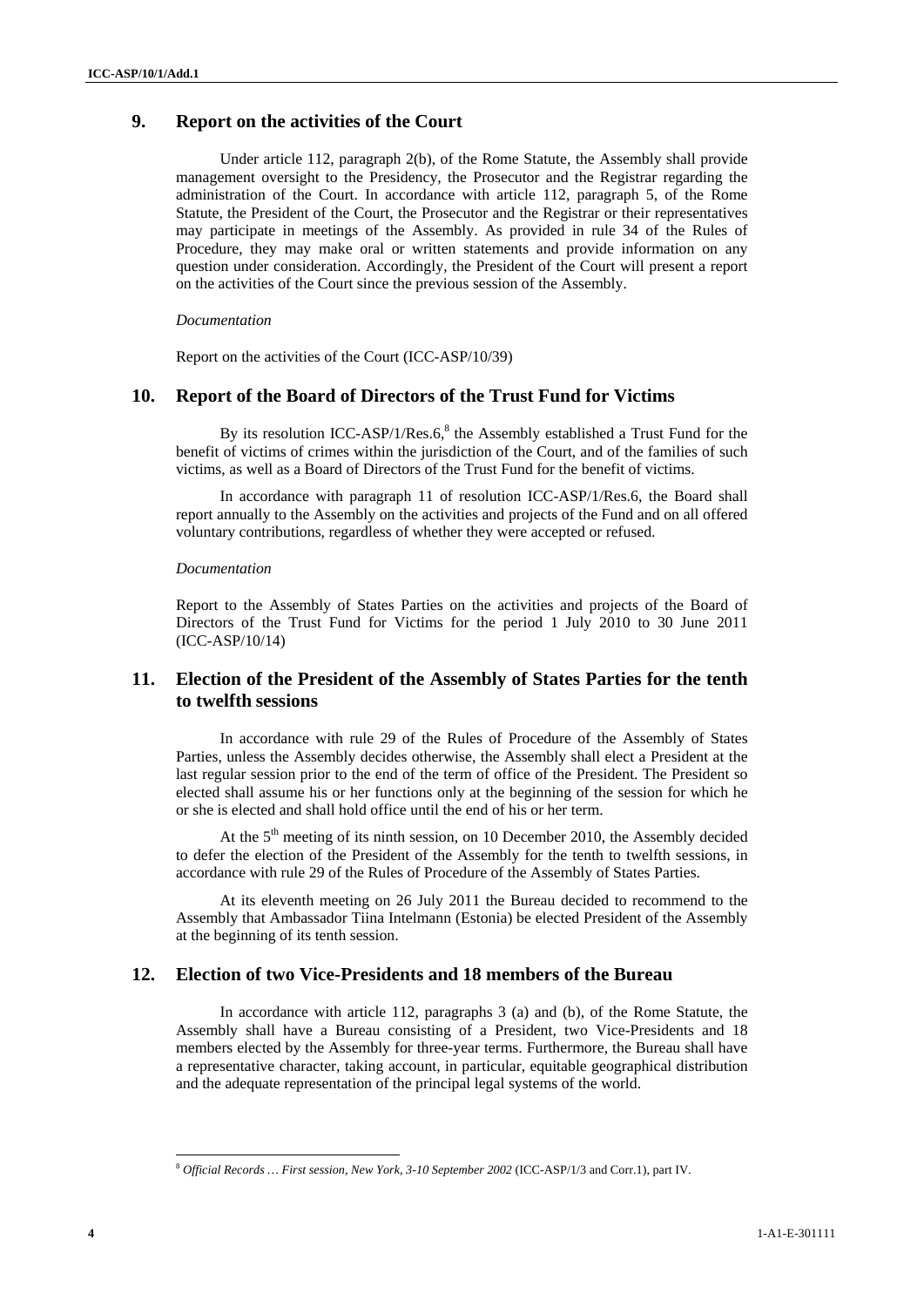Pursuant to rule 29 of the Rules of Procedure, as amended by resolution ICC-ASP/3/Res.2, at the  $5<sup>th</sup>$  meeting of its third session, the Assembly agreed on the future composition of the Bureau:

- **-** Group of Western European and other States: 5 seats;
- **-** Group of African States: 5 seats;
- **-** Group of Latin American and Caribbean States: 4 seats;
- **-** Group of Eastern European States: 4 seats; and
- **-** Group of Asia-Pacific States: 3 seats.

### **13. Election of six judges**

On 1 February 2011 the Bureau decided to open the nomination period for the election of six judges, in accordance with paragraphs 3 of resolution ICC-ASP/3/Res.6, as amended by resolution ICC-ASP/5/Res.5.

Under the terms of article 36 of the Rome Statute, six judges will be elected to serve for a term of nine years. According to article 36, paragraphs 3 and 5, the judges are to be nominated from among persons of high moral character, impartiality and integrity who possess the qualifications required in their respective State for appointment to the highest judicial offices. Every candidate for election to the Court should also have an excellent knowledge of and be fluent in at least one of the working languages of the Court. In addition, two lists of candidates have been established:

(a) *List A:* Candidates having established competence in criminal law and procedure, and the necessary relevant experience, whether as judge, prosecutor, advocate or in other similar capacity, in criminal proceedings;

List B: Candidates having established competence in relevant areas of international law such as international humanitarian law and the law of human rights, and extensive experience in a professional legal capacity which is of relevance to the judicial work of the Court.

For purposes of this election to the Court, at least three judges will be elected from List A. In addition, at least one judge will be elected from the Eastern European group, one from the Asia-Pacific group and two from the Group of Latin American and Caribbean States. Furthermore, at least two male judges will be elected.

In accordance with the decision of the Bureau at its 1 February 2011 meeting, the nomination period for the elections for the posts of six judges was open between 13 July and 2 September 2011 and was extended, by the decision of the President of the Assembly, until 16 September 2011.

#### *Documentation*

Fourth election of judges of the International Criminal Court (ICC-ASP/10/18 and Add.1)

Election of the judges for the International Criminal Court: guide for the fourth election (ICC-ASP/10/19)

### **14. Election of the Prosecutor**

On 1 February 2011, the Bureau decided to open the nomination period for the election of the Prosecutor, in accordance with resolution ICC-ASP/1/Res.2, as amended by resolution ICC-ASP/3/Res.6. In accordance with paragraph 28 of the amended resolution, the procedures for the nomination of candidates for judges shall apply mutatis mutandis to the nomination of the Prosecutor.

With regard to the Prosecutor, the Bureau had agreed that the nomination process would be supplemented by the work of the Search Committee for the position of the Prosecutor of the International Criminal Court, which was established by the Bureau during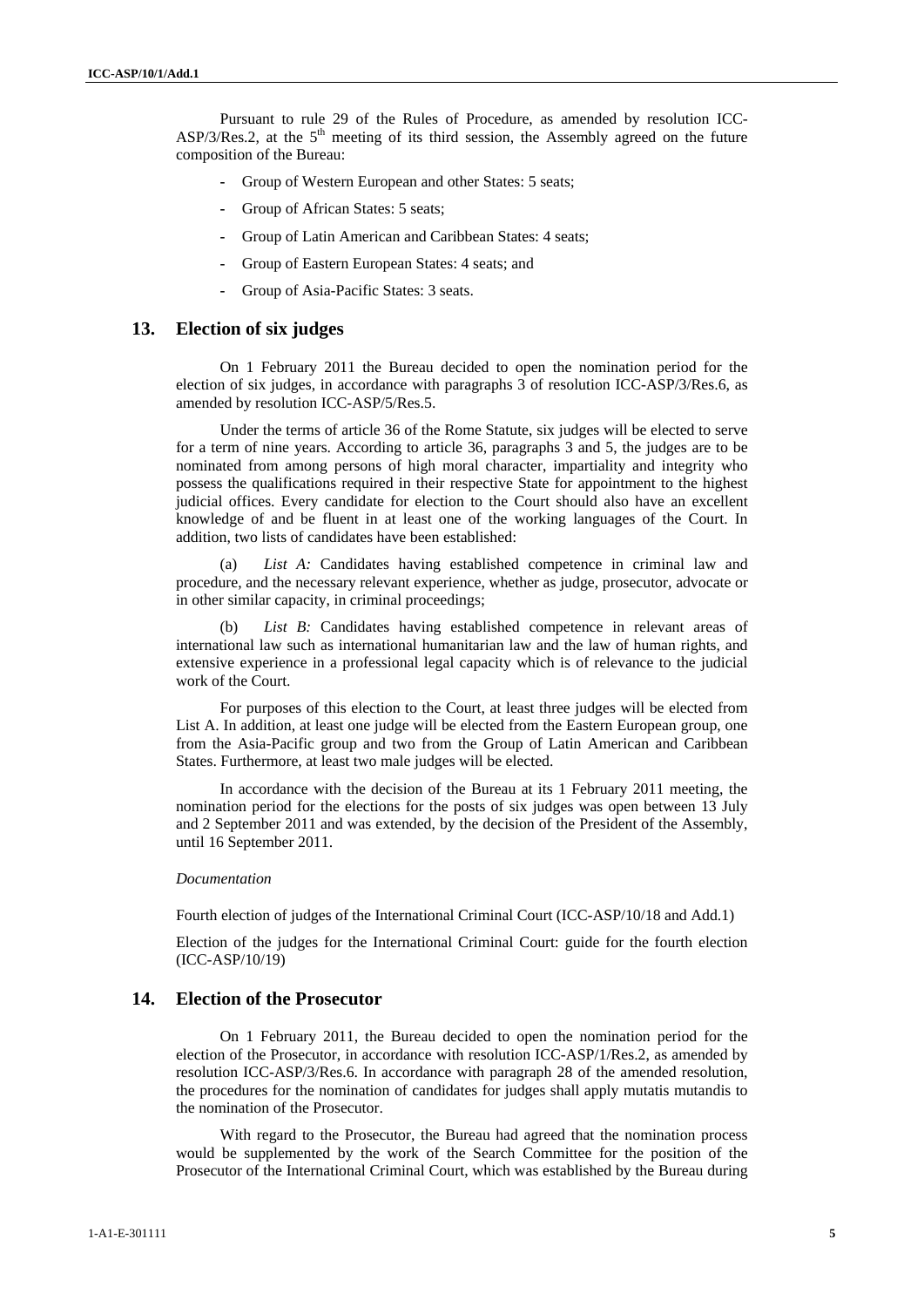the ninth session of the Assembly. According to its terms of reference, contained in document ICC-ASP/9/INF.2, $9$  the Search Committee is mandated to "facilitate the nomination and election, by consensus, of the next Prosecutor".<sup>10</sup> The Search Committee submitted its report to the Bureau on 25 October 2011.

In accordance with the decision of the Bureau at its 1 February 2011 meeting, the nomination period for the elections for the post of Prosecutor was open between 13 July and 2 September 2011 and was extended, by the decision of the President of the Assembly, until 9 December 2011.

#### *Documentation*

Search Committee for the position of the Prosecutor of the International Criminal Court, Terms of Reference (ICC-ASP/9/INF.2)

Report of the Search Committee for the Position of the Prosecutor of the International Criminal Court (ICC-ASP/10/INF.2)

Note of the Secretariat on the election of the Prosecutor (ICC-ASP/10/38)

### **15. Election of six members of the Committee on Budget and Finance**

By its resolution ICC-ASP/1/Res.4, the Assembly decided to establish a Committee on Budget and Finance. The Committee is composed of 12 members of different nationalities who shall be experts of recognized standing and experience in financial matters at the international level from States Parties. They shall be elected by the Assembly for a term of office of three years on the basis of equitable geographical distribution.

On 1 February 2011, the Bureau decided that the election of six members of the Committee would take place at the tenth session of the Assembly. Pursuant to the latter decision, the nomination period for the candidates for six seats on the Committee ran from 13 June to 2 September 2011 and was extended, by the decision of the President of the Assembly, until 14 October 2011.

The distribution of seats among the regional groups for the purpose of the first election was established in paragraph 8 of resolution ICC-ASP/1/Res.5 as follows:

- Two seats for the Group of African States;
- Two seats for the Group of Asian States:
- Two seats for the Group of Eastern European States;
- Two seats for the Group of Latin American and Caribbean States; and
- Four seats for the Group of Western European and Other States.

The six members whose term of office expires on 20 April 2012 belong to the following regional groups:

- African States, one seat;
- Asia-Pacific States, two seats;
- Eastern European States, one seat;
- Latin American and Caribbean States, one seat; and
- Western European and Other States, one seat.

#### *Documentation*

 $\overline{a}$ 

Election of members of the Committee on Budget and Finance (ICC-ASP/10/21)

<sup>&</sup>lt;sup>9</sup> Search Committee for the position of the Prosecutor of the International Criminal Court: Terms of Reference. <sup>10</sup> Ibid., para. 5.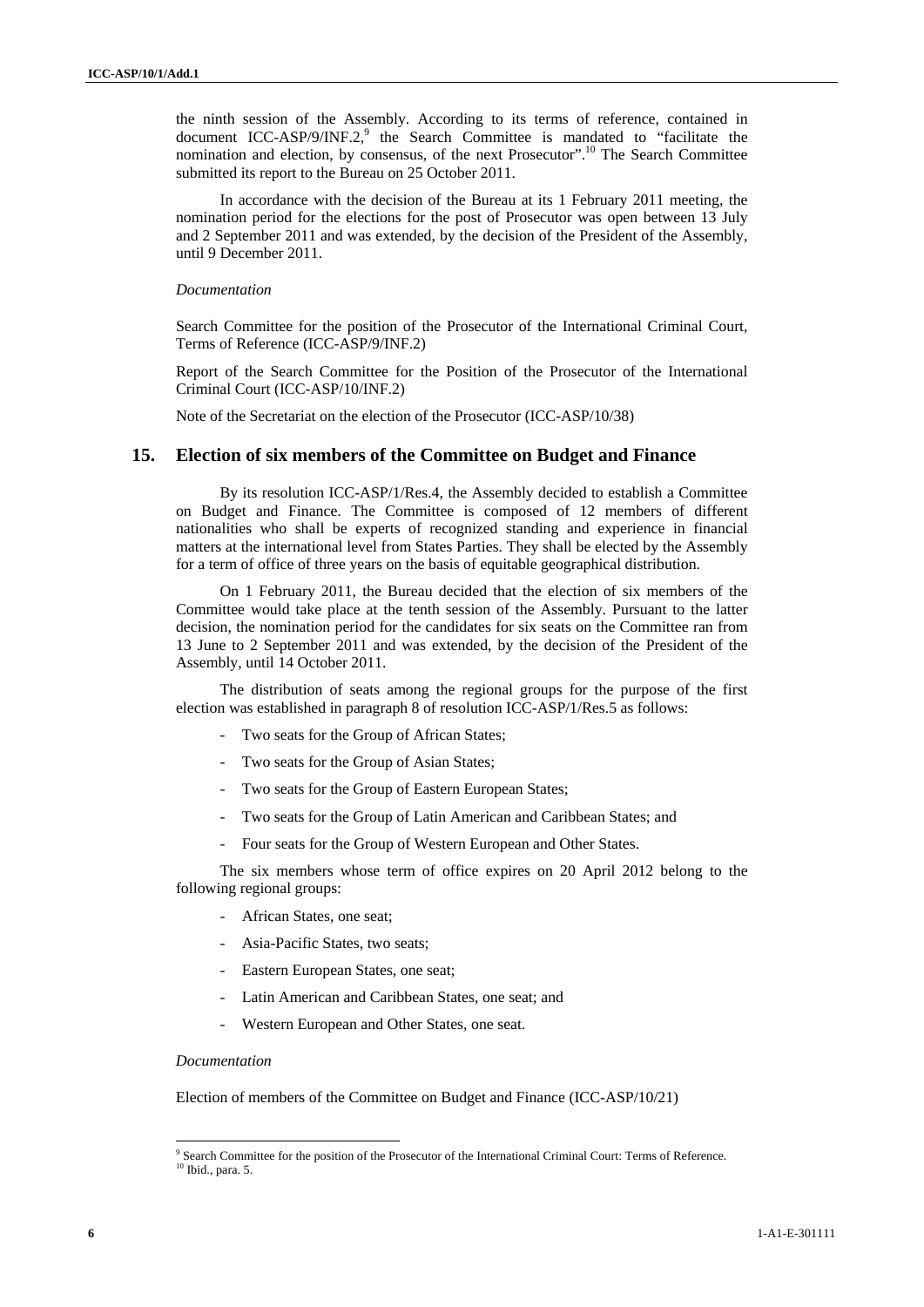## **16. Consideration and adoption of the budget for the tenth financial year**

In accordance with article 112, paragraph 2(d), of the Rome Statute, the Assembly shall consider and decide on the budget of the Court.

Regulation 3 of the Financial Regulations and Rules of the Court provides that the Registrar shall prepare the proposed programme budget for each financial period and submit it to the States Parties as well as to the Committee on Budget and Finance for consideration. The Committee shall make the relevant recommendations to the Assembly.

At its third session, the Assembly endorsed the recommendation of the Committee that the Court should include in future performance reports data on financial performance and results achieved rather than outputs. This information should be submitted annually to the Assembly through the Committee either in the draft programme budget or in a separate performance report.<sup>11</sup>

At its eighteenth meeting on 18 November 2011 the Bureau requested the Court to convey the supplementary budget proposals (concerning major programme VII-1 (permanent premises) and the costs of the situation in Côte d'Ivoire) as expeditiously as possible; the supplementary budget proposals would then be submitted to the Committee on Budget and Finance, which would then informally consider and submit its recommendations to the tenth session of the Assembly.

#### *Documentation*

Report of the Court on the implementation of International Public Sector Accounting Standards (ICC-ASP/10/3)

Report of the Court regarding the desirability of absolute thresholds for the purposes of indigence calculation **(**ICC-ASP/10/4)

Report of the Committee on Budget and Finance on the work of its sixteenth session (ICC-ASP/10/5)

Report of the Court on capital investment replacements (ICC-ASP/10/6**)** 

Report of the Court on the implementation and operation of the governance arrangements **(**ICC-ASP/10/7)

Report on the relevant components of common costs calculation for the judges of the International Criminal Court (ICC-ASP/10/8)

Report of the Court on human resources management **(**ICC-ASP/10/9)

Proposed Programme Budget for 2012 of the International Criminal Court (ICC-ASP/10/10 and Corr. 1-4)

Proposed supplementary programme Budget for 2012 of the International Criminal Court (ICC-ASP/10/10/Add.2)

Report on budget performance of the International Criminal Court as at 30 June 2011 (ICC-ASP/10/11)

Report of the Committee on Budget and Finance on the work of its seventeenth session (ICC-ASP/10/15)

Report on programme performance of the International Criminal Court for the year 2010 (ICC-ASP/10/16)

Report of the Court on the applicability of the former pension regime to Judges Cotte and Nsereko (ICC-ASP/10/17)

Report of the Court on the Field Operations Strategy **(**ICC-ASP/10/26)

<sup>11</sup> *Official Records … Third session … 2004* (ICC-ASP/3/25), part II.A.8(b), para. 50, and part II.A.1, para. 4.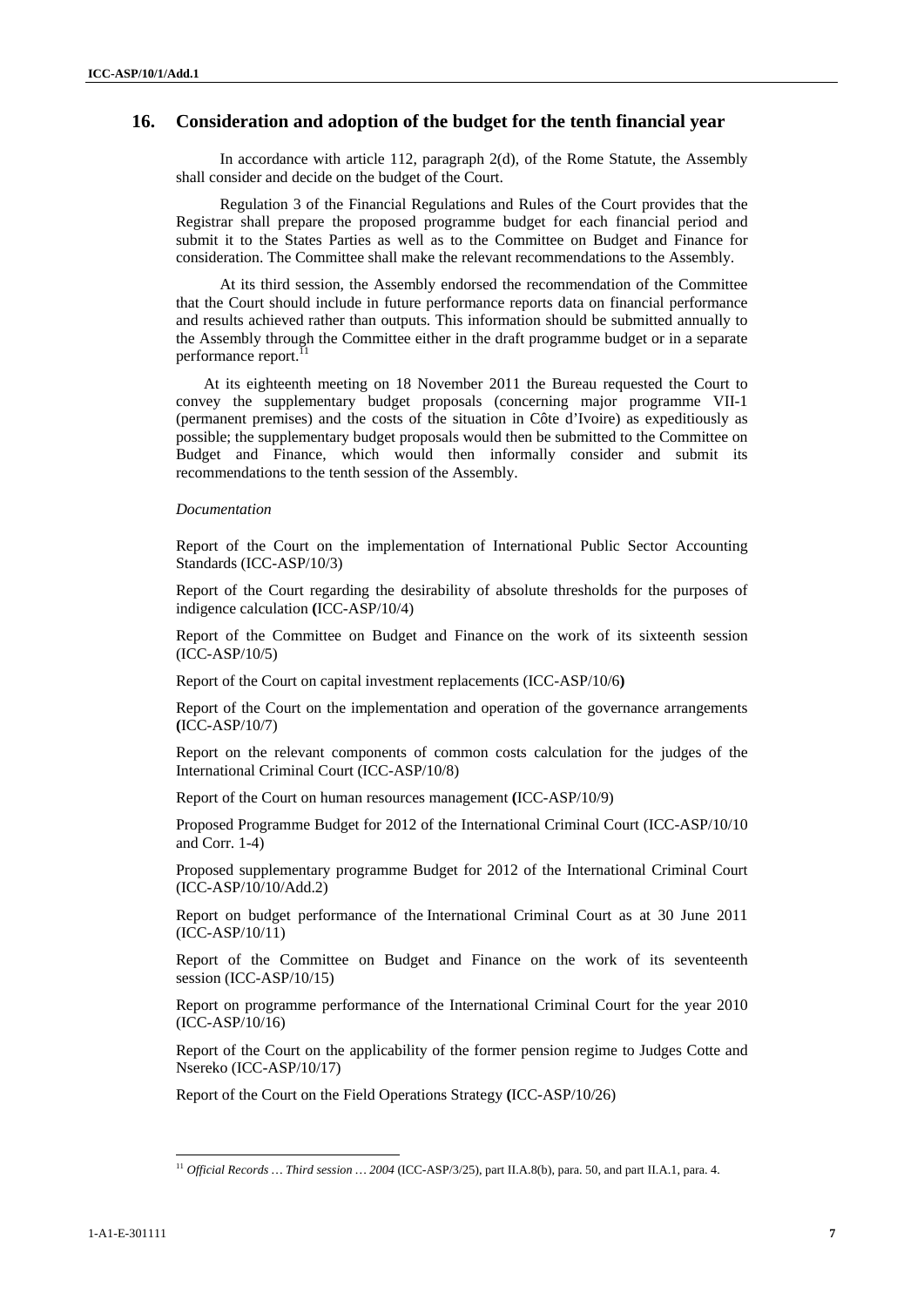### **17. Consideration of the audit reports**

Regulation 12 of the Financial Regulations and Rules provides that the Assembly shall appoint an Auditor to conduct audits in conformity with generally accepted common auditing standards, subject to any special directions of the Assembly and in accordance with the additional terms of reference set out in the annex to the Financial Regulations and Rules. At the  $11<sup>th</sup>$  meeting of its first session, on 22 April 2003, the Assembly was informed that the Bureau, acting under the delegated authority of the Assembly,<sup>12</sup> had appointed the National Audit Office of the United Kingdom of Great Britain and Northern Ireland as Auditor for the Court for a period of four years.<sup>13</sup>

At its fifth session, the Assembly reappointed as External Auditor for a second quadrennium (2007-2010) the National Audit Office of the United Kingdom of Great Britain and Northern Ireland.<sup>14</sup>

In accordance with regulation 12.7, the Auditor shall issue a report on the audit of the financial statements and relevant schedules relating to the accounts for the financial period. In accordance with regulations 12.8 and 12.9, audit reports, before their submission to the Assembly, are subject to examination by the Registrar and the Committee on Budget and Finance. The Assembly considers and approves the financial statements and audit reports forwarded to it by the Committee.

#### *Documentation*

Financial statements for the period 1 January to 31 December 2010 **(**ICC-ASP/10/12)

Trust Fund for Victims - Financial statements for the period 1 January to 31 December 2010 (ICC-ASP/10/13)

## **18. Appointment of the External Auditor**

At its ninth session the Assembly decided to extend the term of the External Auditor by one year while a detailed selection procedure for procurement of an External Auditor was undertaken in time for the tenth session of the Assembly.<sup>15</sup>

#### *Documentation*

Report of the Court on the appointment of the External Auditor (ICC-ASP/10/33)

### **19. Independent Oversight Mechanism**

At its eighth session, the Assembly adopted resolution ICC-ASP/8/Res.1, by which it established an independent oversight mechanism in accordance with article 112, paragraph 4, of the Rome Statute. It was decided that the independent professional investigative capacity would be implemented immediately, while the inspection and evaluation elements would be brought into operation subject to a later decision of the Assembly.

At its ninth session, the Assembly adopted resolution ICC-ASP/9/Res.5, by which it decided that the investigative function of the Independent Oversight Mechanism shall operate in accordance with the provisions in the appendix to that resolution ("the Operational Mandate"), and decided further that the Bureau would prepare a report on the operationalization of the investigative function of the Independent Oversight Mechanism and the operation of the inspection and evaluation functions within the oversight mechanism, including the terms of reference and related financial implications, with a view to a decision on its adoption at the tenth session of the Assembly.

 $\overline{a}$ 

<sup>&</sup>lt;sup>12</sup> Official Records ... First session, New York, 3-10 September 2002 (ICC-ASP/1/3 and Corr.1), part I, para. 29.<br><sup>13</sup> Official Records... First session (first and second resumptions) ... 2003 (ICC-ASP/1/3/Add.1), part I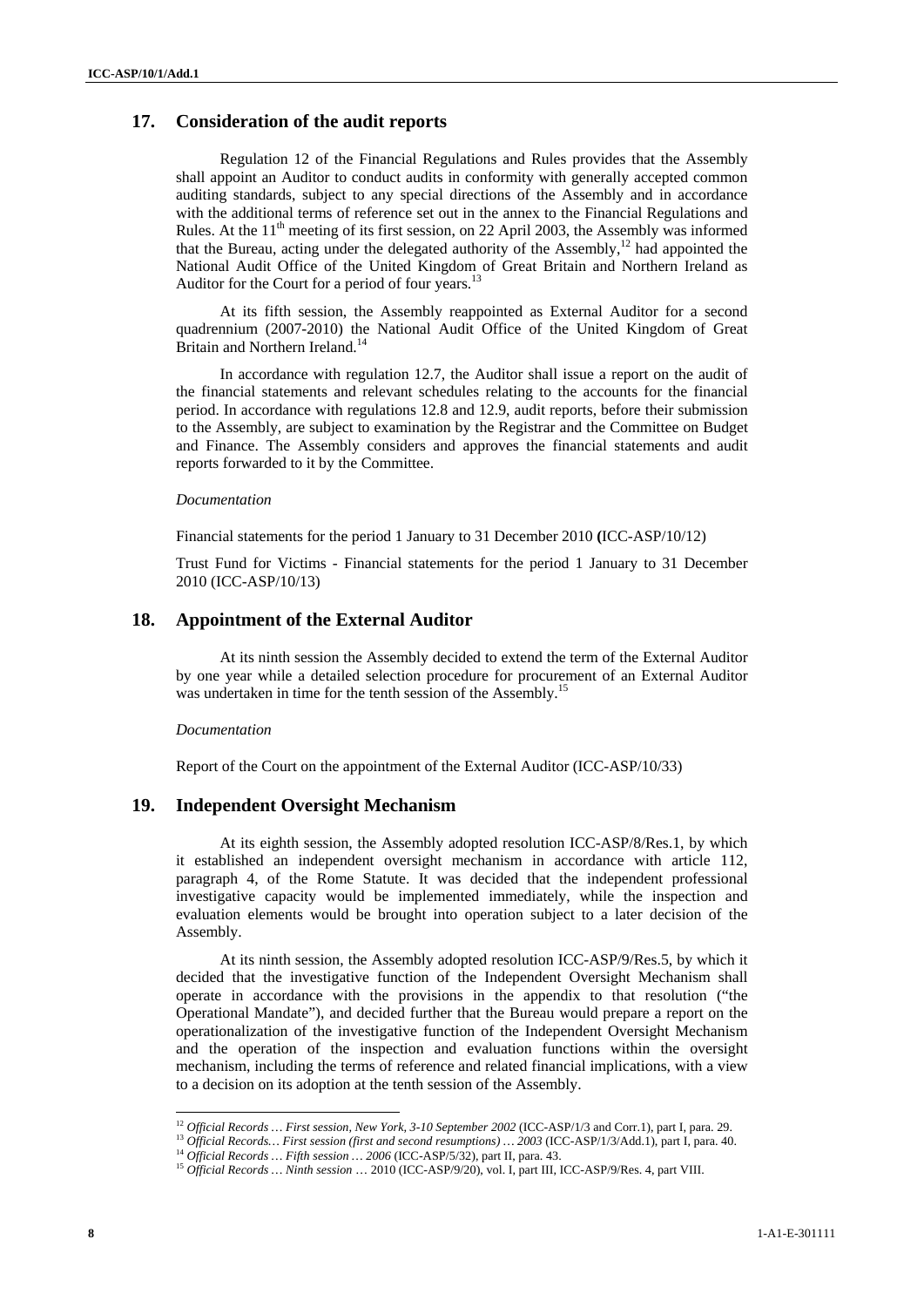#### *Documentation*

Report of the Bureau on the Independent Oversight Mechanism (ICC-ASP/10/27)

### **20. Premises of the Court**

At its sixth session, the Assembly adopted resolution ICC-ASP/6/Res.1, whereby it, inter alia, decided that the permanent premises of the Court should be constructed on the Alexanderkazerne site**.** Furthermore, the Assembly established an Oversight Committee, composed of ten States Parties, to provide strategic oversight for the permanent premises project in accordance with annex II of that resolution.<sup>16</sup>

Annex II of that resolution also provides, inter alia, that the Oversight Committee shall submit any draft resolutions or information to the Assembly through the Bureau and provides that the Chairperson of the Oversight Committee shall report to the Assembly.

At its ninth session, on 10 December 2010, the Assembly adopted resolution ICC-ASP/9/Res. 1, whereby it welcomed the finalization of the preliminary design and formally approved the overall budget for the project at no more than  $\epsilon$  190 million (at 2014 price levels). The Assembly also, inter alia, requested the Oversight Committee, in cooperation with the Court and the host State, to continue its examination of the governance structure of the project and to implement any adjustments that might be required on a provisional basis, until approved by the Assembly.<sup>17</sup>

The Assembly will elect ten new members of the Oversight Committee, in accordance with paragraph 5 of annex II of resolution ICC-ASP/6/Res.1.

#### *Documentation*

Report on the activities of the Oversight Committee (ICC-ASP/10/22)

### **21. Amendments to the Rome Statute**

By resolution ICC-ASP/8/Res.6, the Assembly established a Working Group of the Assembly of States Parties for the purpose of considering, as from its ninth session, amendments to the Rome Statute proposed in accordance with article 121, paragraph 1, of the Statute at its eighth session,**<sup>18</sup>** as well as any other possible amendments to the Rome Statute and to the Rules of Procedure and Evidence, with a view to identifying amendments to be adopted in accordance with the Rome Statute and the Rules of Procedure of the Assembly of States Parties.

*Documentation* 

Report of the Bureau on the Study Group on Governance (ICC-ASP/10/30)

Report of the Working Group on Amendments (ICC-ASP/10/32)

### **22. Review Conference follow-up**

The Review Conference, in its consideration of the stocktaking topics, adopted resolutions and a declaration. The Bureau, through its Working Groups, has considered the follow-up to the decisions of the Review Conference on the respective topics.

Pursuant to resolution ICC-ASP/8/Res.6, the Assembly decided that the Bureau shall, inter alia, as part of the follow up to the Review Conference, keep under constant review the question of enhancing the efficiency and effectiveness of the Court, including by considering the possibility of establishing mechanisms within its New York and The Hague

<sup>&</sup>lt;sup>16</sup> Official Records ... Sixth session ... 2007 (ICC-ASP/6/20), vol. I, part. III, ICC-ASP/6/Res.1, paras. 1 and 4.<br><sup>17</sup> Official Records ... Ninth session ... 2010 (ICC-ASP/9/20), vol. I, part III, ICC-ASP/9/Res. 1.<br><sup>18</sup>